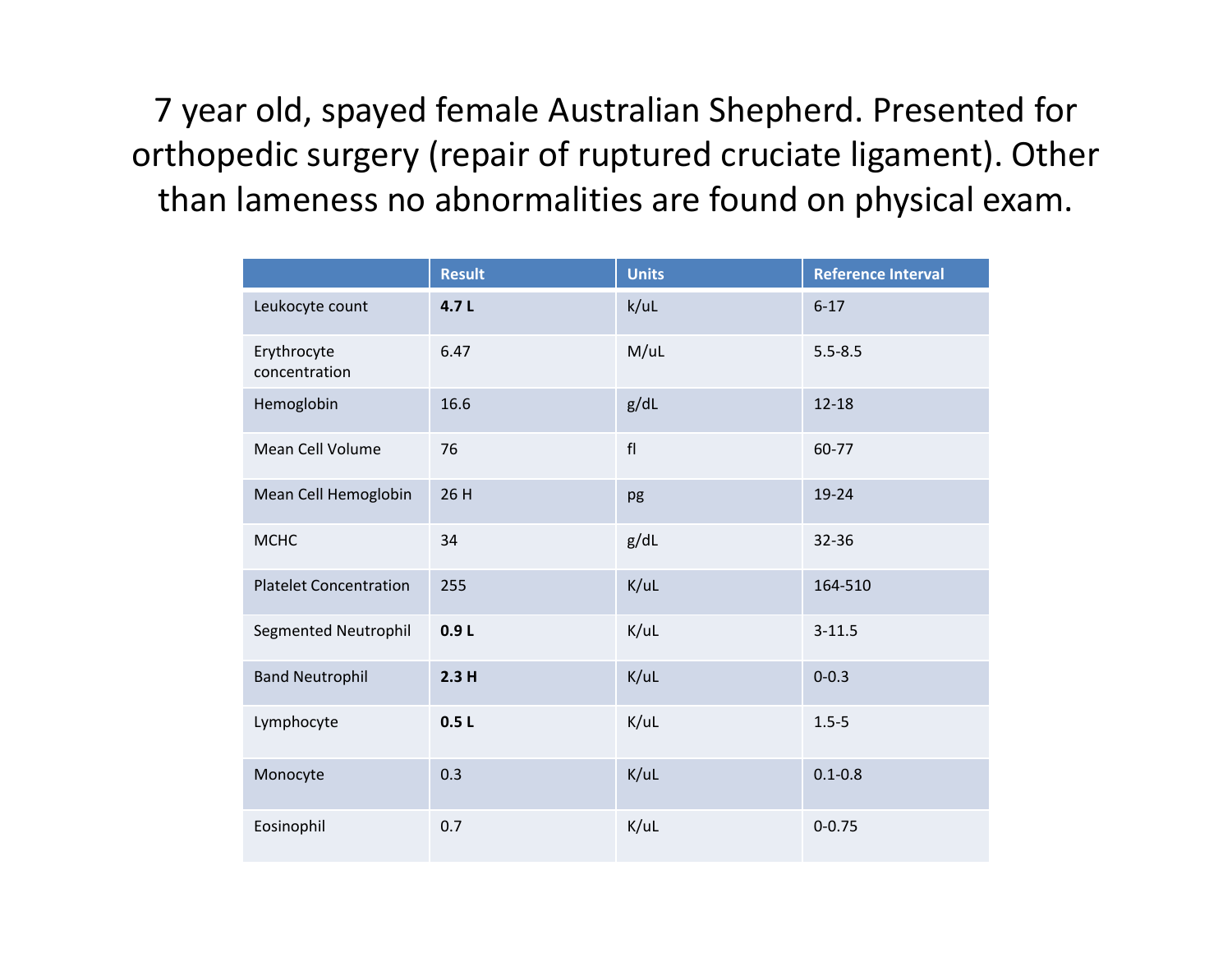#### Blood smear 100x

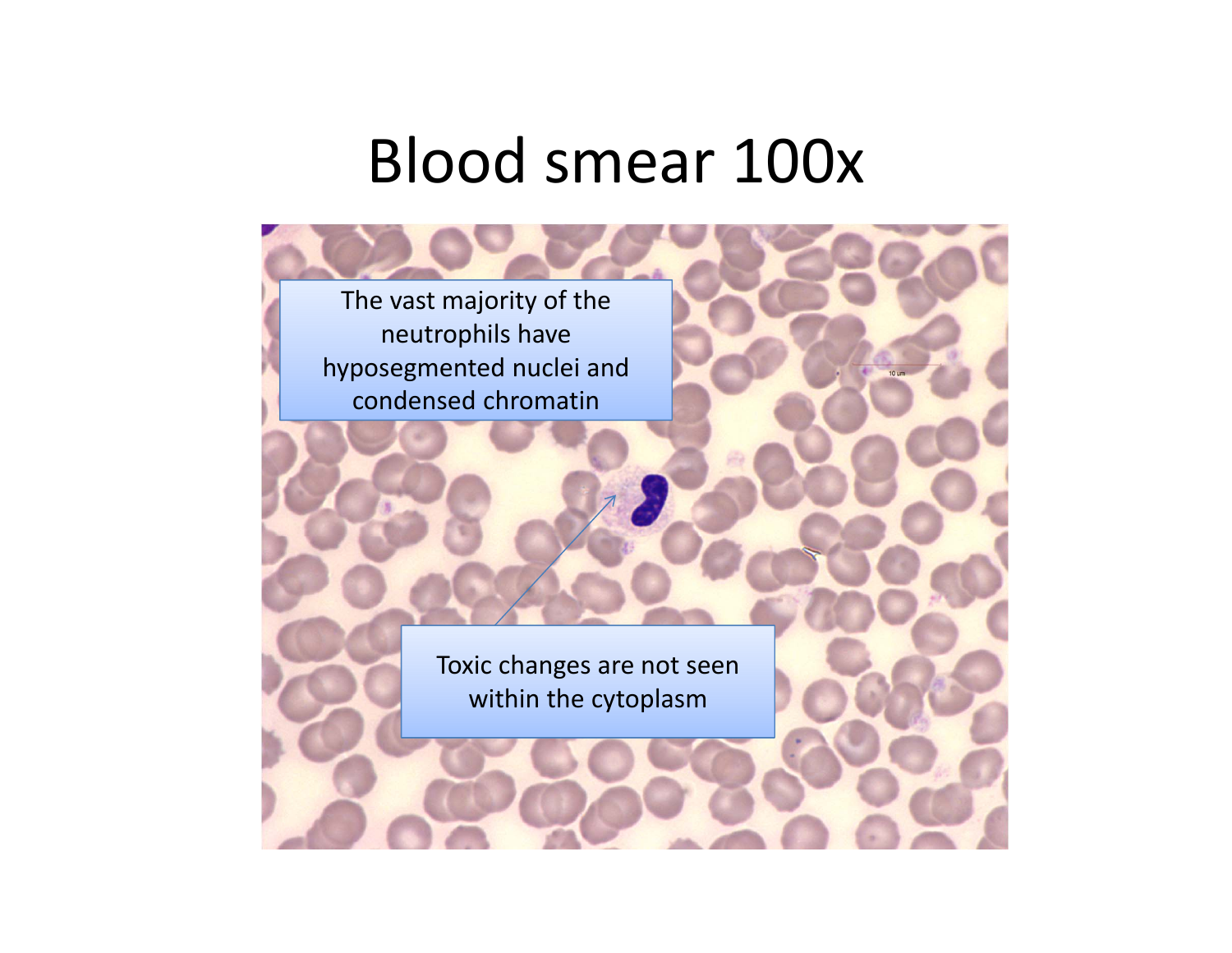#### Blood smear 100x

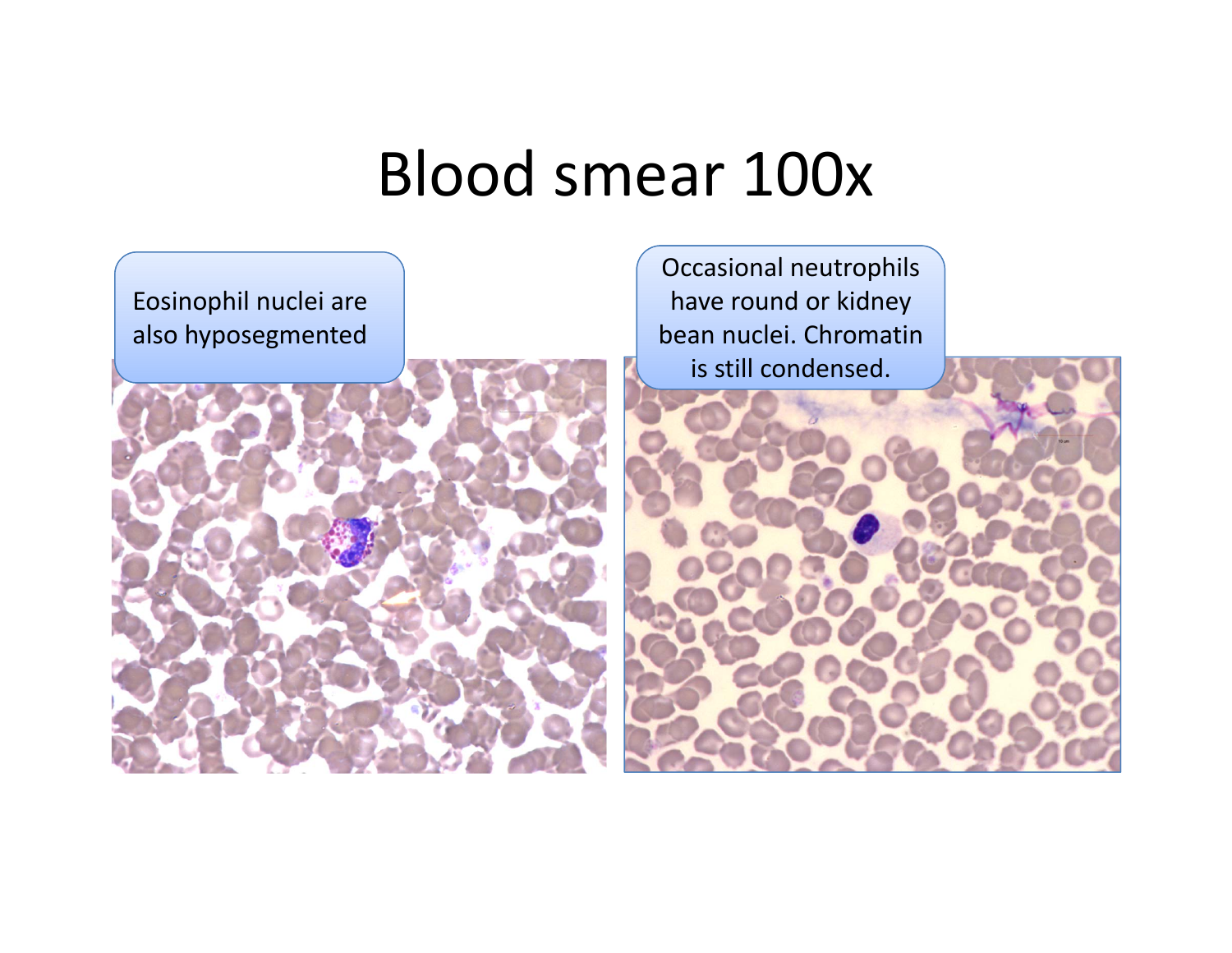## What is your diagnosis?

• Considering the signalment, physical exam findings and the CBC data, what are the differentials for theapparent pronounced left shift in this patient?

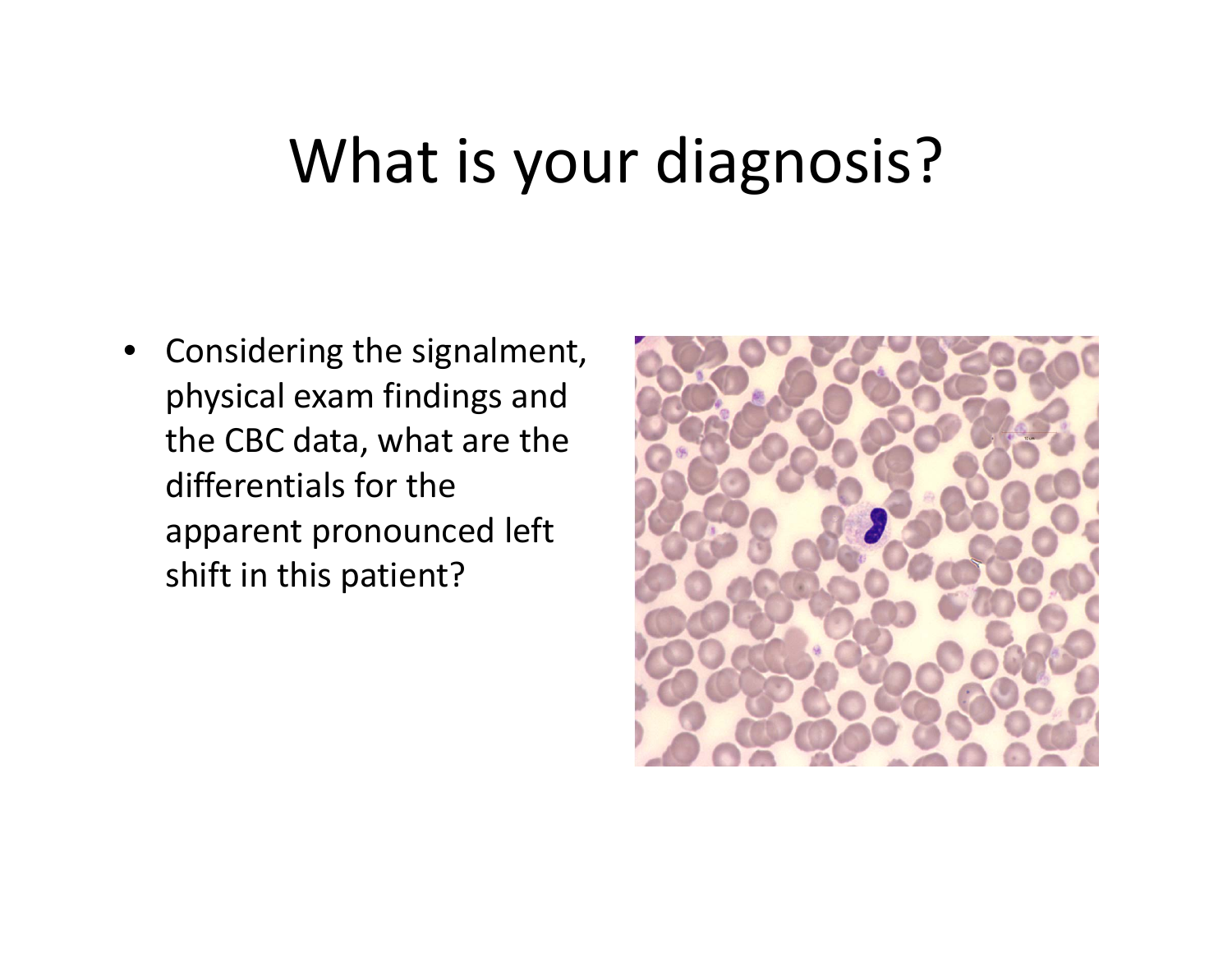# **Discussion**

- On initial evaluation the CBC data of this patient may appear to be consistent with <sup>a</sup> severe, acute inflammatory leukogram characterized by <sup>a</sup> degenerative left shift (more band neutrophils than segmented neutrophils).
- Does this fit with the physical exam findings and history?
- What is another explanation for the hyposegmentation seen in the granulocytes?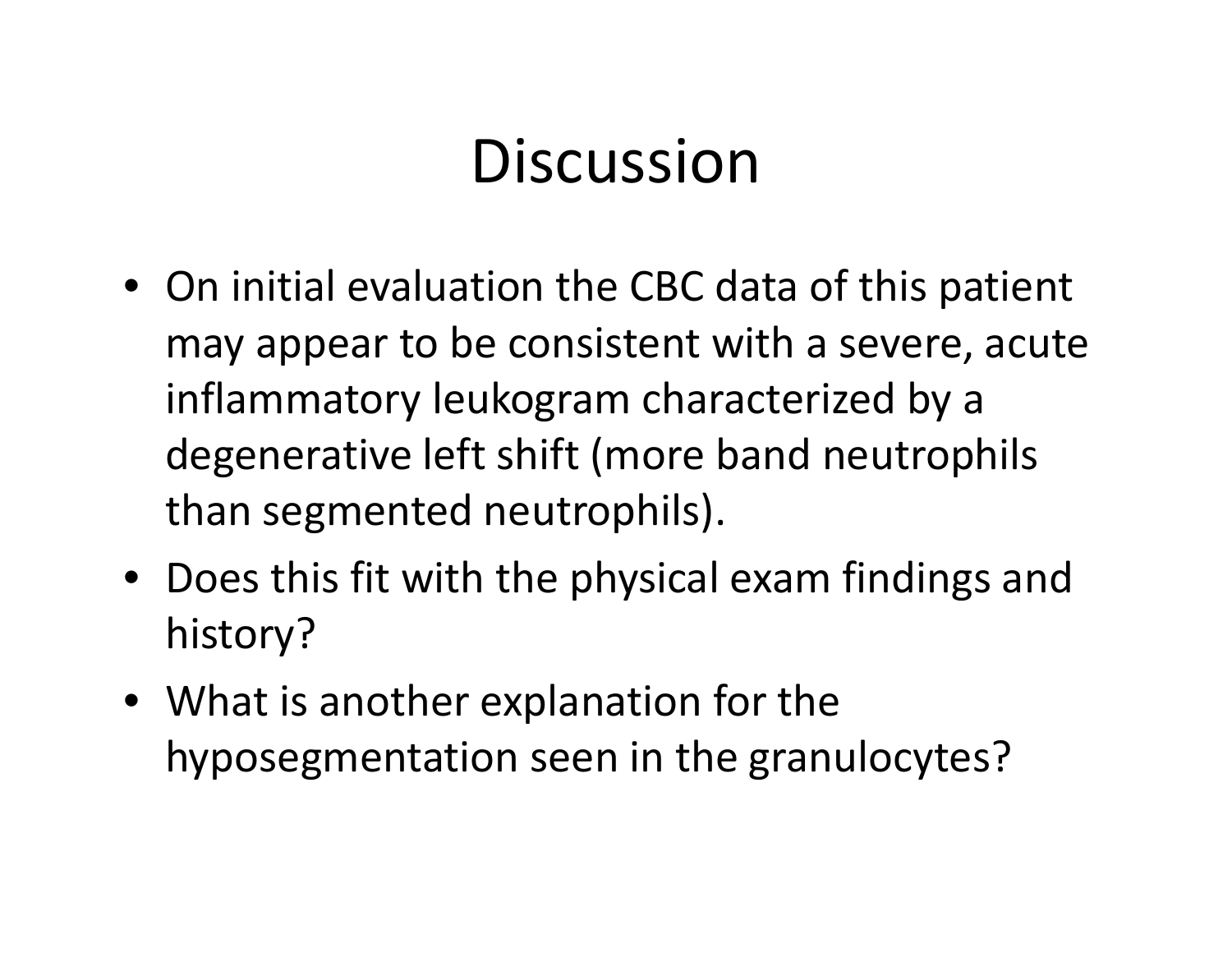# Pelger‐Huet Anomaly

- Inherited condition in dogs, cats, horses, rabbits and humans $^1$
- Characterized by failure of mature granulocyte and monocyte nuclei to lobulate. Megakaryocytes may also be affected<sup>1</sup>
- Leukocyte function is normal in affected dogs<sup>2</sup>
- Reported in many purebred breeds, including Australian shepherds, Australian cattle dogs, basenjis, border collies, cocker spaniels, coonhounds, foxhounds, German shepherds and  $f(x)$ hounds<sup>3</sup>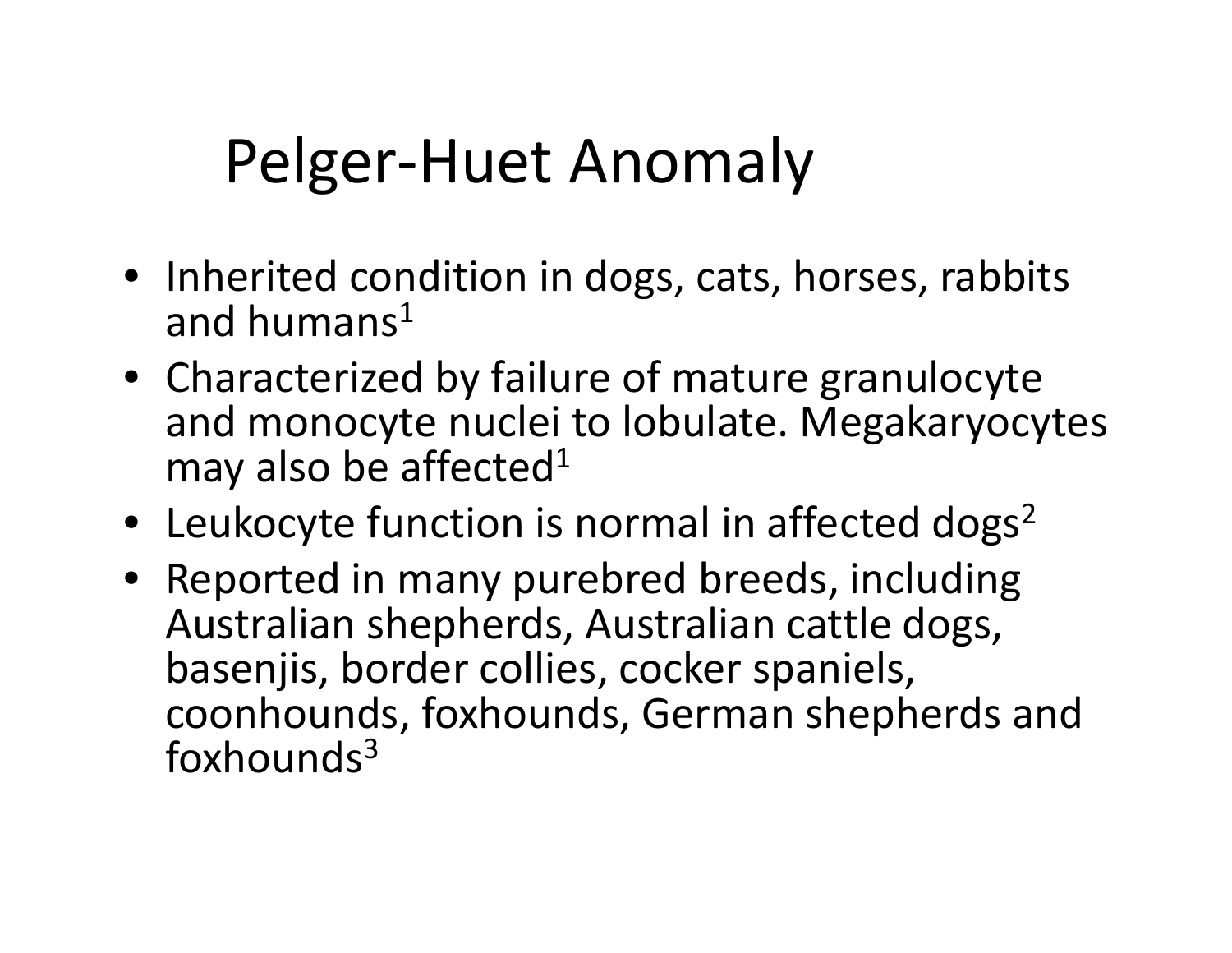## Pelger‐Huet Anomaly

- $\bullet$  $\bullet$  In Australian shepherds it is inherited as an autosomal dominant trait with incomplete penetrance. Heterozygotes express the leukocyte morphologic abnormality, homozygotes die in utero<sup>3</sup>
- $\bullet$ **~10% of Australian shepherds** are affected. There is no sex predilection. <sup>3</sup>
- $\bullet$  In humans and mice the mutation is in the gene coding the **lamin B receptor.<sup>1</sup>** The genetic abnormality has not been identified in dogs but is suspected to be the same.
- $\bullet$ **•** Genetic testing is not yet available in dogs
- $\bullet$  Confirmation of the condition can be done by serial CBCs and documentation of persistence of the condition in <sup>a</sup> healthy animal and/or evaluating relatives for presence of the anomaly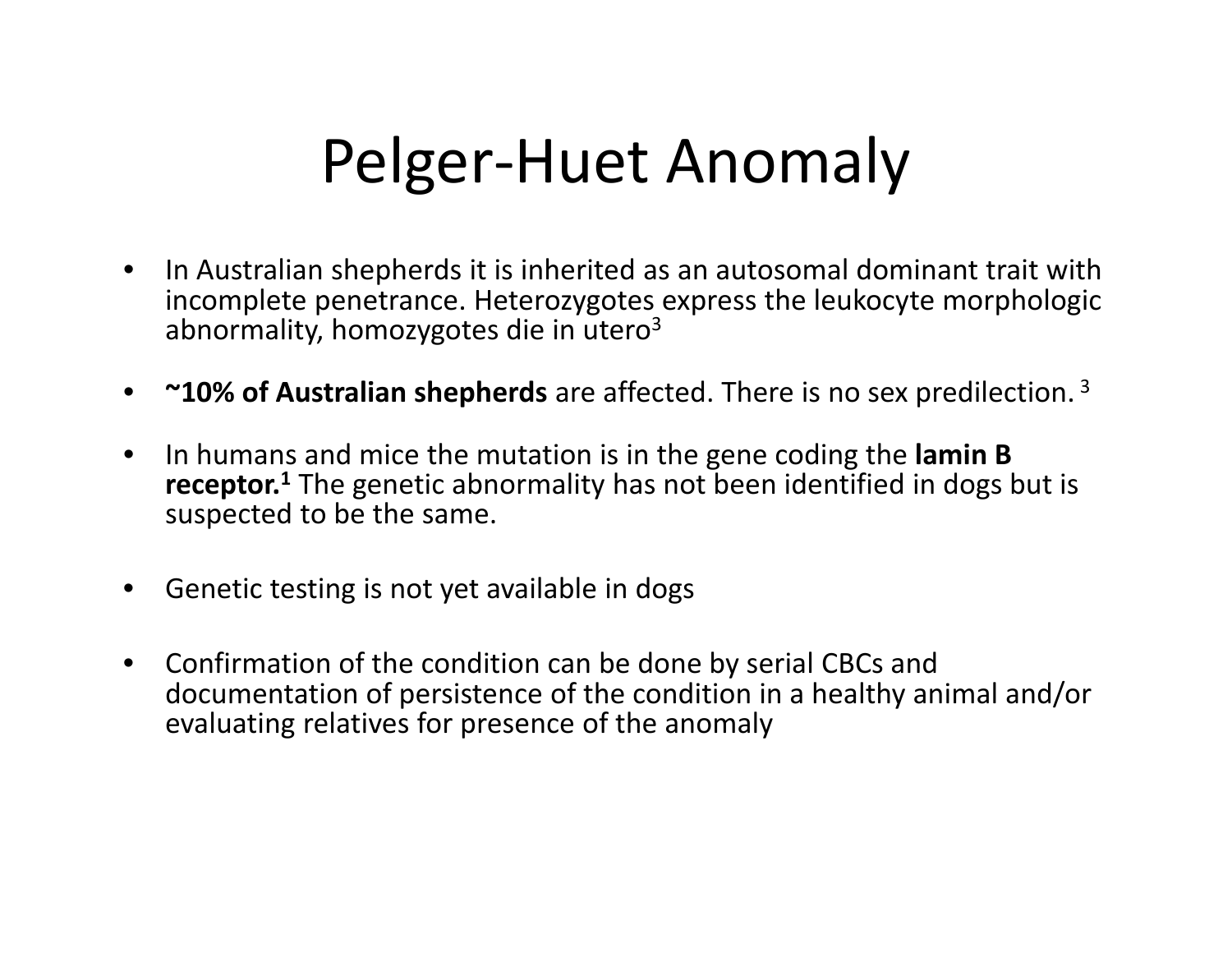## Why is it important to recognize this condition?

- Can be mistaken for <sup>a</sup> marked inflammatory leukogram or <sup>a</sup> preleukemic condition
- Must be differentiated from another condition called **pseudo Pelger‐Huet anomaly**
	- – Acquired hyposegmentation of granulocytes secondary to infections, myelodysplastic syndromes or drug treatments<sup>1</sup>
	- – The chromatin is more clumped in true Pelger‐ Huett anomaly  $^{\rm 1}$